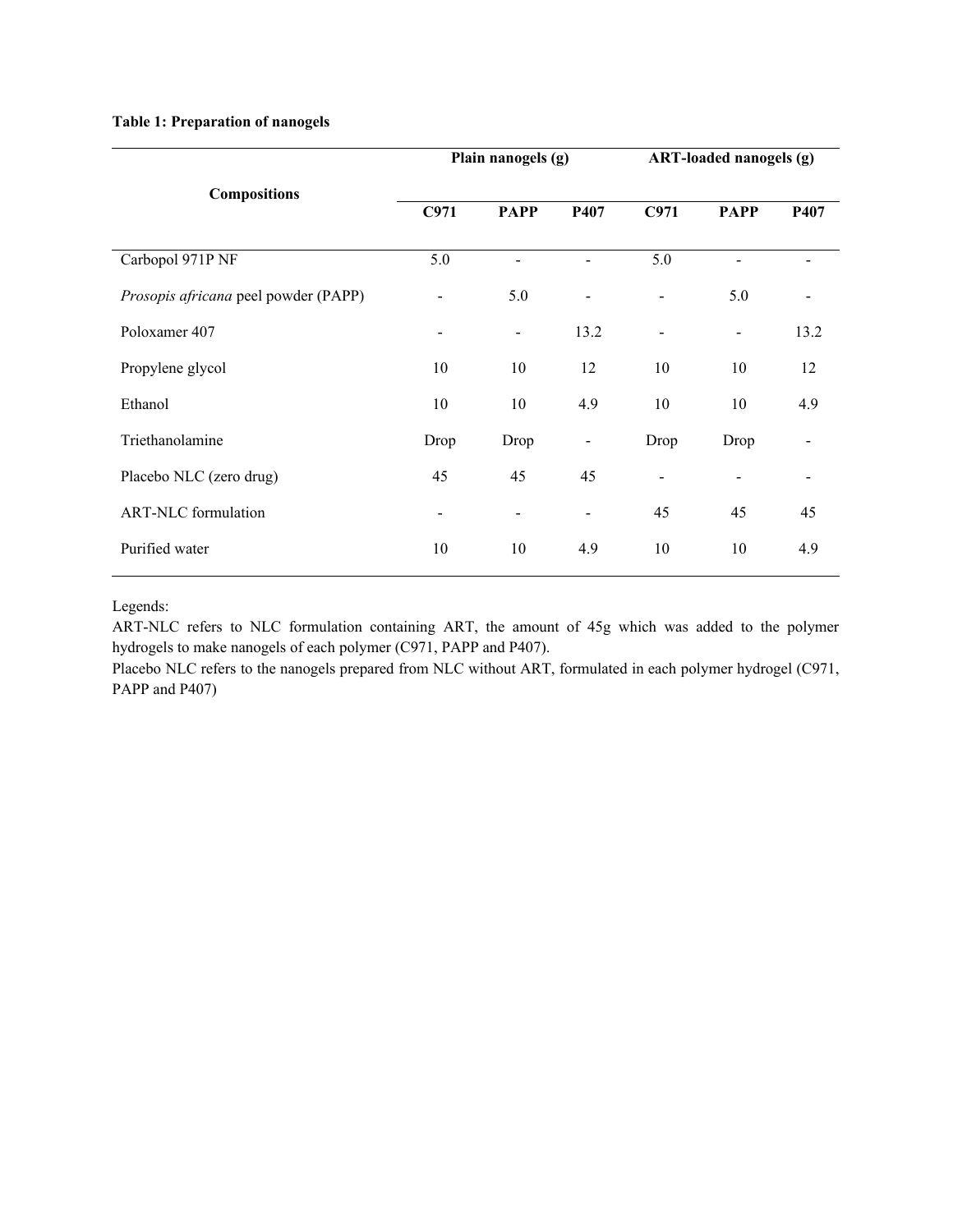**Table 2: Physicochemical properties of formulations**

| <b>Formulation</b> | Drug content $(\% )$     |                          | <b>Spreadability</b> | <i>In vitro</i> occlusivity (F) |      |
|--------------------|--------------------------|--------------------------|----------------------|---------------------------------|------|
|                    | 24h                      | 6 months                 | $(\% \pm SD)$        | 24h                             | 48 h |
| $C971-ANG$         | $87.93 \pm 0.21$         | $86.20 \pm 1.31$         | $455.0 \pm 0.08$     | 55                              | 60   |
| PAPP-ANG           | $91.05 \pm 0.10$         | $90.11 \pm 2.10$         | $435.0 \pm 0.19$     | 65                              | 66   |
| <b>P407-ANG</b>    | $97.32 \pm 0.11$         | $95.38 \pm 1.21$         | $540.0 \pm 0.23$     | 68                              | 69   |
| Placebo C971       |                          |                          | $650.0 \pm 0.04$     | 40                              | 42   |
| Placebo PAPP       | $\overline{\phantom{0}}$ | $\overline{\phantom{a}}$ | $610.0 \pm 0.12$     | 45                              | 50   |
| Placebo P407       |                          |                          | $670.0 \pm 0.12$     | 50                              | 54   |
| Plain gel C971     |                          |                          | $700.0 \pm 0.07$     | 45                              | 48   |
| Plain gel PAPP     |                          |                          | $689.0 \pm 0.14$     | 47                              | 50   |
| Plain gel P407     |                          |                          | $705.0 \pm 0.06$     | 52                              | 55   |

**Legend:** C971-ANG, PAPP-ANG and P407 ANG means ART nanogel prepared from polymers (C971, PAPP and P407) containing 45 g freeze-dried ART-NLC particles respectively. Placebo C971, PAPP and P407 means nanogels containing 45 g freeze-dried NLC particles without ART. Plain gel refers to hydrogels prepared from polymers (C971, PAPP and P407) only without NLC particles.